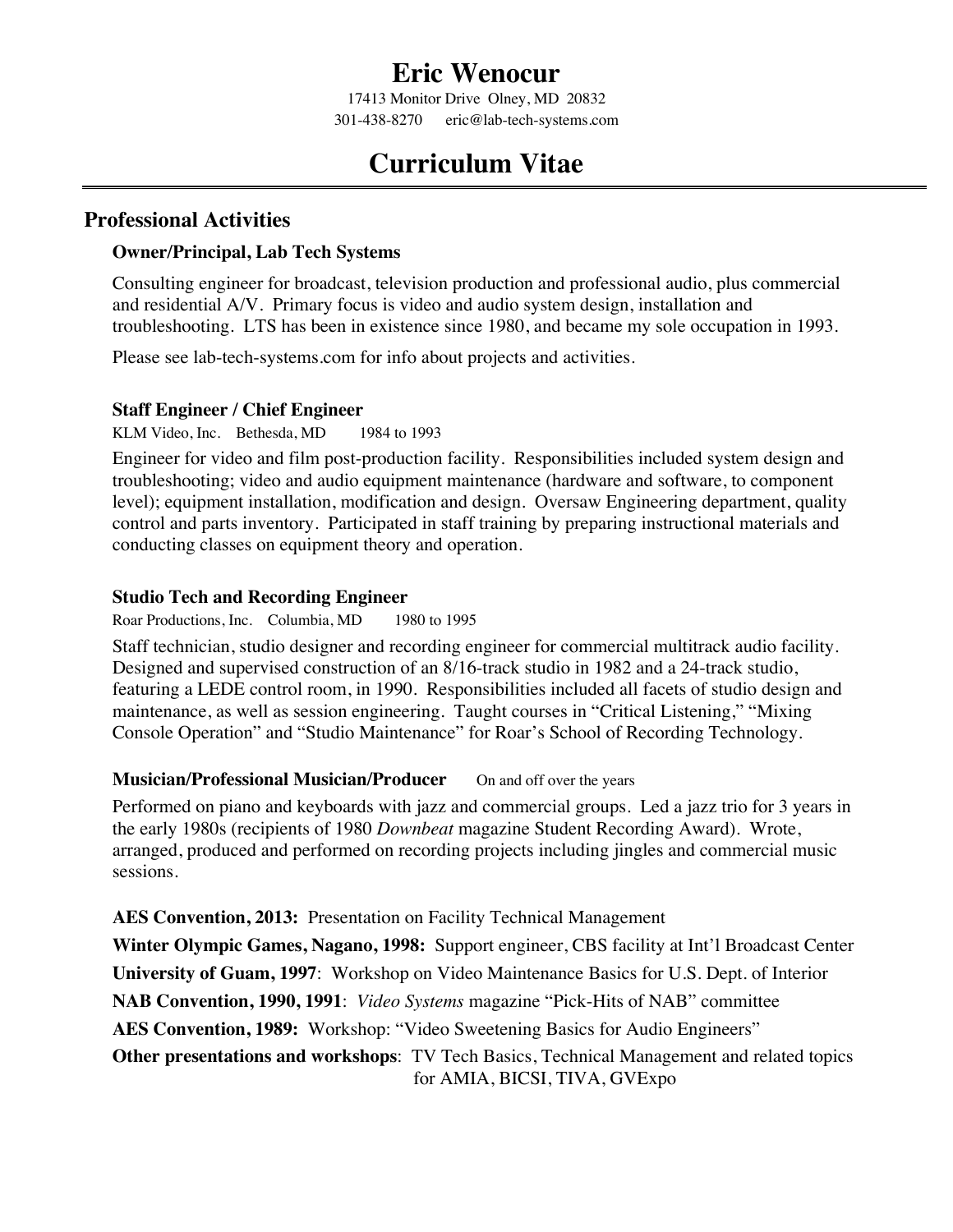## **Articles**

"Not Power, Not Ethernet, What is It?," *ICT Today* (journal of BICSI), 2015 "Analog Audio Interfacing," *AV Technology*, November 2013 "Why Aren't My Picture and Sound in Sync? The Coming Crisis in Technical Knowledge," *The Spectator* (Univ. of Southern California Journal of Film and Television Criticism), January 2004 "Systems Design Showcase: Non-linear HD Editing," *Broadcast Engineering*, January 2003 "Power & Grounding: Unconventional Approaches," *Broadcast Engineering*, September 1996 "Ins and Outs of Patchbays," *MIX*, August 1994 "SC/H Phase and Color-Framing," *Broadcast Engineering*, November 1992 "1992 National Audio Test," *Recording Engineer/Producer*, July 1992 (editor/writer) "Modern Deals," *Recording Engineer/Producer*, May 1992 (article on record industry) "Studio Handbook (Timecode/Video Tips)," *Recording Engineer/Producer*, October 1991 "Interfacing Audio to VTRs," *Recording Engineer/Producer*, October 1990 "Video Sweetening Basics for Audio Engineers," *MIX*, April 1989

## **Memberships & Affiliations**

Audio Engineering Society, AVIXA (formerly Infocomm) Society of Motion Picture and Television Engineers (2016 Citation for Outstanding Service to the Society)

## **Professional Statement**

My work experience and other interests have given me a wide knowledge of subjects relating to media technology. Examples include television editing and graphics, colorimetry, music recording, film sound, acoustics, sound reinforcement, facility design and construction, architecture and construction trades, tools and machining, hardware and software design, and technical management.

This broad range of technical knowledge increases my ability to contribute to creative undertakings, while my own artistic experience and sensibilities bring extra perspective to my clients' projects. I have found that understanding how things actually work sometimes makes it necessary to question the norm, rather than following "conventional wisdom" to develop design strategies. I try to keep up with changes, but don't rush to use the newest thing just because someone is selling it.

I'm a well-organized and detailed thinker, bringing passion to my work through attention to detail and concern for integrity in conception and action. I strive to produce quality work without losing sight of the desired results, balancing a commitment to personal standards with the recognition that situations have practical limits.

## **Related Experience and Interests**

Vectorworks CAD; Microsoft Office apps; applications for web design, network troubleshooting, video editing, audio recording and processing. Extensive knowledge of peripherals and hardware interfacing, IT and networking concepts and technologies.

Personal interests in music, visual arts, performing arts, architecture and interior design, industrial design and infrastructure, literature, humor, philosophy, wildlife and animal welfare.